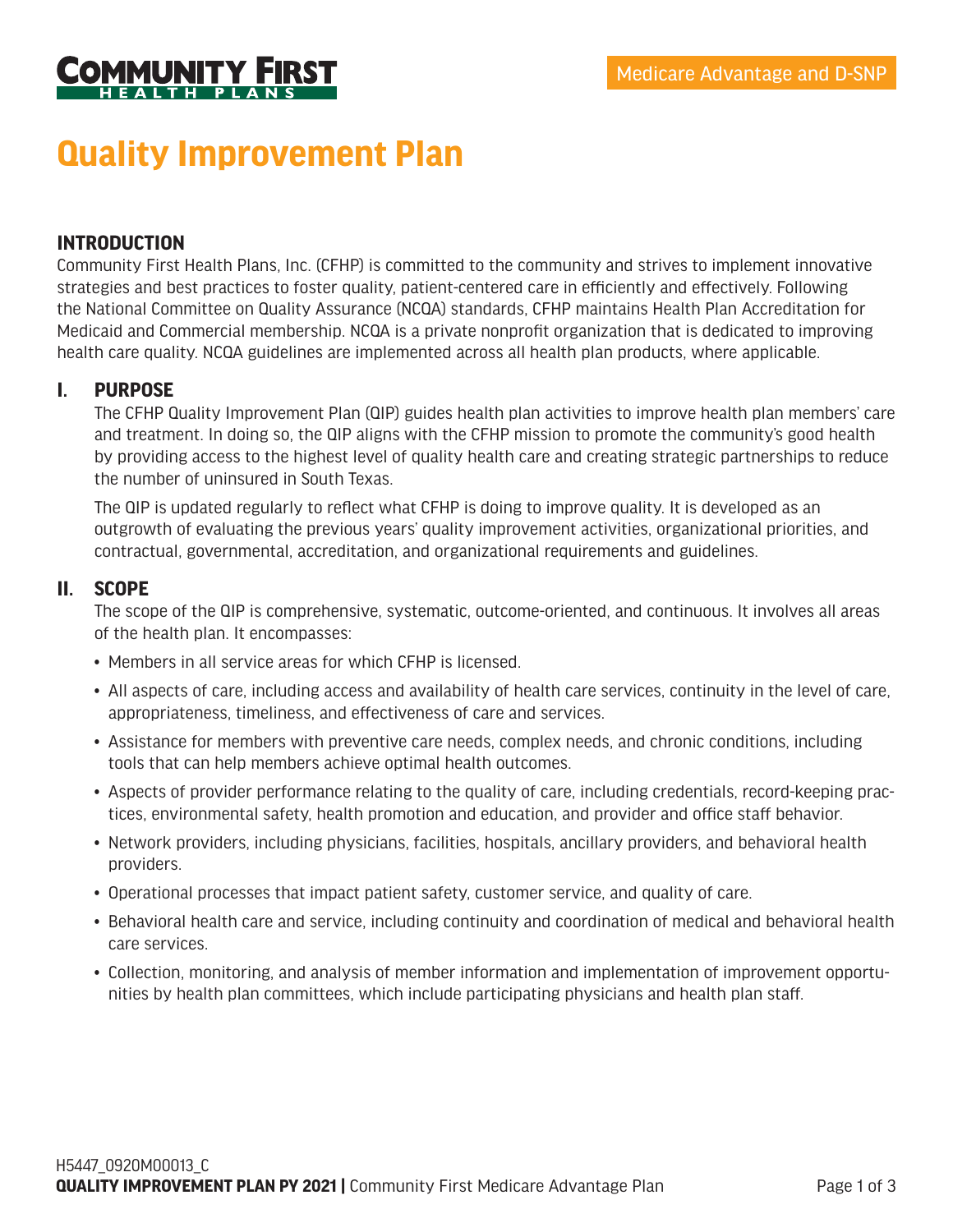# **III. GOALS AND OBJECTIVES**

CFHP has adopted six broad goals. They are used to set the direction of the QIP. Objectives are used to provide specific program direction. CFHP goals include:

- 1. **Improve Quality, Safety, and Outcomes**
- 2. **Improve the Member, Provider, and Stakeholder Experience**
- 3. **Improve Efficiency: Operational Excellence & Financial Sustainability**
- 4. **Improve Timely Access to Care and Community Health Resources**
- 5. **Enhance Brand & Market Share**
- 6. **Expand the Provider Network**

# **IV. QUALITY IMPROVEMENT PROCESS**

A systematic process to plan, implement, evaluate, and communicate findings is used to guide CFHP quality improvement activities. Activities focus on the effectiveness of improvement efforts using objective measures. The CFHP quality infrastructure provides for collaboration and coordination of efforts to improve the safety, quality, availability, and accessibility of physical and behavioral health care services and administrative processes. Committees meet regularly and report findings, recommendations, and resolutions through the quality infrastructure.

Health plan programs that CFHP uses in an effort to improve the quality of care services members receive include:

#### • **Utilization Management / Case Management**

The Utilization Management (UM) and Case Management (CM) Programs include the pre-authorization process, review of inpatient admissions, discharge planning, case management for members with complex needs, and emergency room visits.

#### • **Pharmacy Management**

CFHP conducts routine reviews of prescription policies, drug class reviews, and the drug formulary to monitor safety and the appropriate use of medications. Measures are in place to identify over- and underuse of medications. Up-to-date information is available for network pharmacists that can help them determine how a drug might interact with other medicines you take.

#### • **Continuity and Coordination of Care**

In a member-centric approach, Population Health Management staff work to improve continuity of care and care coordination across the health care network. This includes care between two settings or transitions of care: (Coordination of Medical Care) and Coordination Between Medical and Behavioral Health Care Services.

CFHP conducts timely outreach for new members within 90 days of enrollment to complete a Health Risk Assessment (HRA). Interdisciplinary Care Teams are coordinated, as appropriate, within 30 days of completion of an HRA.